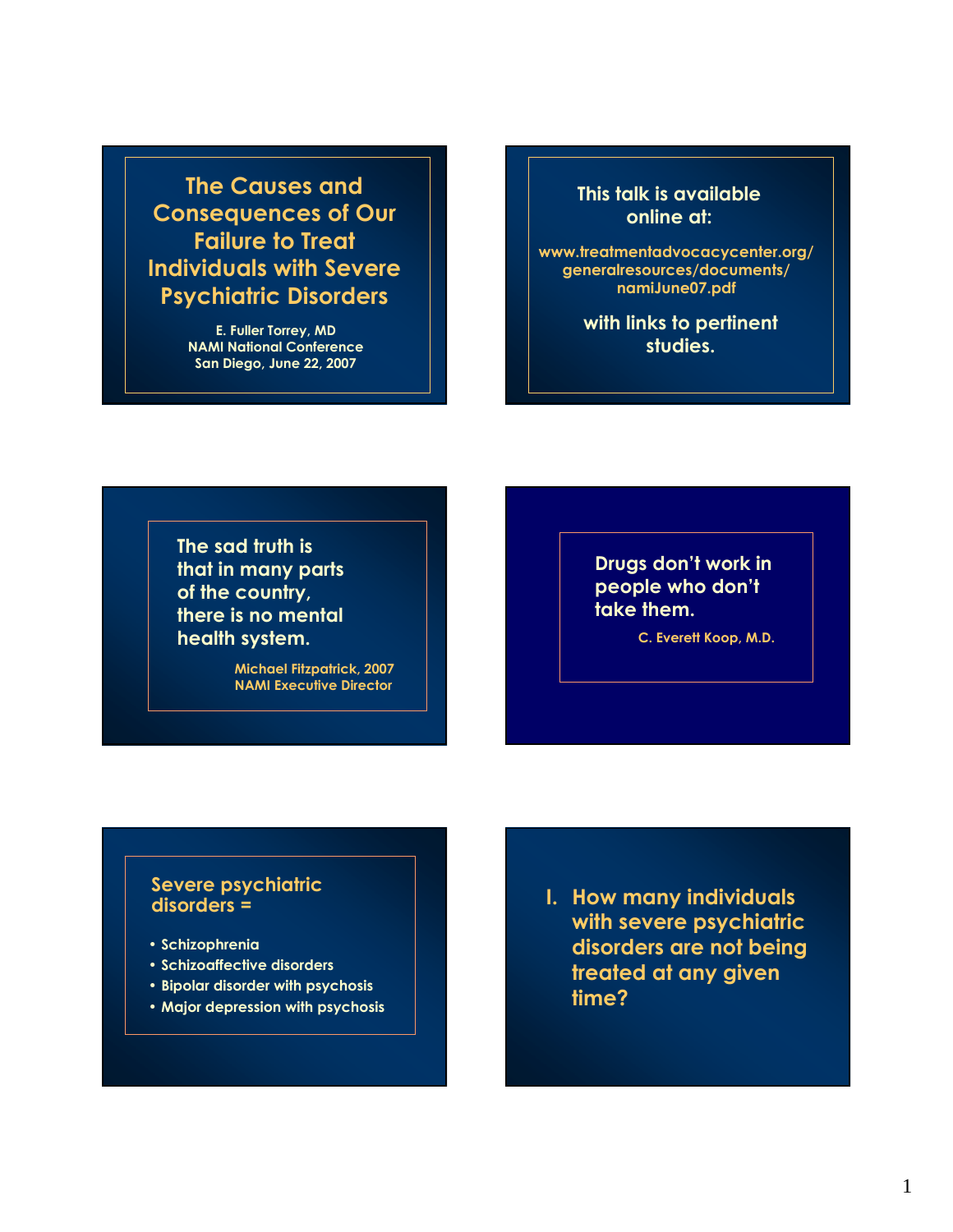#### **How many individuals are not being treated, cont'd**

#### **Approximately 50%**

• Since there are, conservatively, 4 million **individuals with severe psychiatric disorders psychiatric disorders in the United States, approximately 2 million in the United States, approximately 2 million are not being treated. are not being treated.**

**How many individuals are not being treated, cont'd**

#### **Approximately 50%**

- Since there are, conservatively, 4 million **individuals with severe psychiatric disorders psychiatric disorders in the United States, approximately 2 million in the United States, approximately 2 million are not being treated. are not being treated.**
- **This is equivalent to the metropolitan area This is equivalent to the metropolitan area population of Cleveland or San Antonio. population of Cleveland or San Antonio.**

**Click [HERE](http://www.psychlaws.org/BriefingPapers/BP13.htm) for additional data**

### **Why do people with severe psychiatric disorders not take medication?**

**The biggest single reason, confirmed in several studies, is that they do not think they are sick. They have limited or no awareness of their illness. In neurological terms, this is called** *anosognosia.*

### **What is anosognosia?**

**What is anosognosia, cont'd**

• It is an impaired awareness of illness. **It is also called** *lack of insight.* 

#### **What is anosognosia, cont'd**

- **It is an impaired awareness of illness. It is an impaired awareness of illness. It is also called** *lack of insight.*
- **It occurs in some individuals who have strokes or brain tumors in the have strokes or brain tumors in the right side of the brain. It appears to right side of the brain. It appears to be caused by damage to the caused by damage to connections between the frontal lobe connections between the frontal lobe and the inferior parietal lobe. and the inferior parietal lobe.**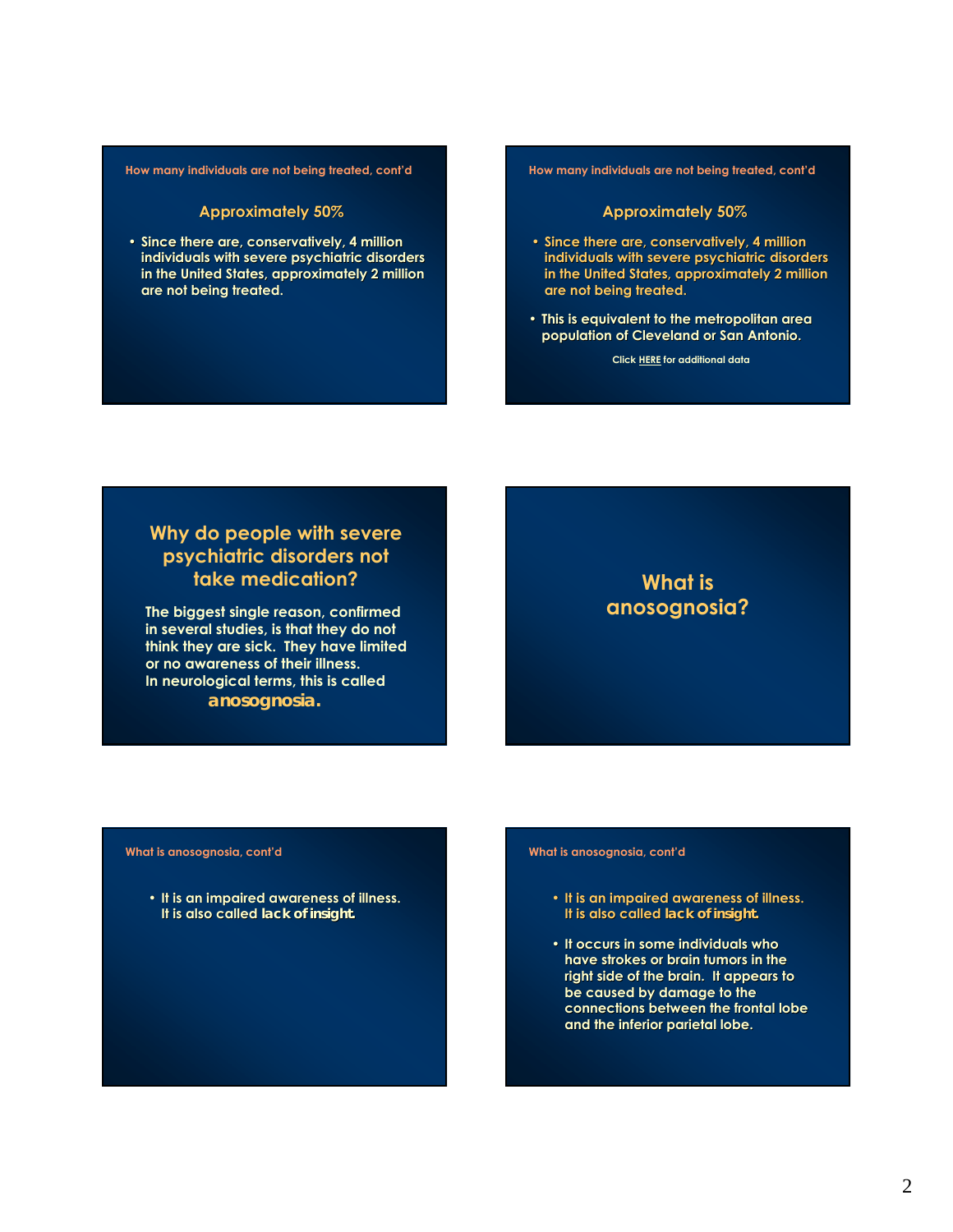# **Inferior Parietal Lobe Manufacture is anosognosia, cont'd**



**The supramarginal gyrus (BA40) has vertical lines. The angular gyrus (BA39) has horizontal lines.**

• **It occurs in approximately 50% of It occurs in approximately 50% of individuals with schizophrenia and individuals with schizophrenia and 40% of individuals with bipolar 40% of individuals with bipolar**  disorder. The lack of awareness **may be partial or complete. may be partial or complete.**

#### **What is anosognosia, cont'd**

- **It occurs in approximately 50% of It occurs in approximately 50% of individuals with schizophrenia and individuals with schizophrenia and 40% of individuals with bipolar 40% of individuals with bipolar**  disorder. The lack of awareness **may be partial or complete. may be partial or complete.**
- It is not the same thing as *denial*, which is psychological in origin. **Anosognosia is neurological in origin. Anosognosia is neurological in origin.**

#### **What is anosognosia, cont'd**

• It sometimes improves when the **person is on medication. person is on medication.**

#### **What is anosognosia, cont'd**

- **It sometimes improves when the person is on medication. medication.**
- **A very helpful book on anosognosia is: anosognosia is:**

**Dr. Xavier Amador Dr. Xavier Amador's** *I'm Not Sick, I Don't Need Help.* 

**Click [HERE](http://www.psychlaws.org/BriefingPapers/BP14.htm) for additional data**

### **Other reasons people with severe psychiatric disorders do not take medication**

- **Anosognosia**
- **Substance abuse**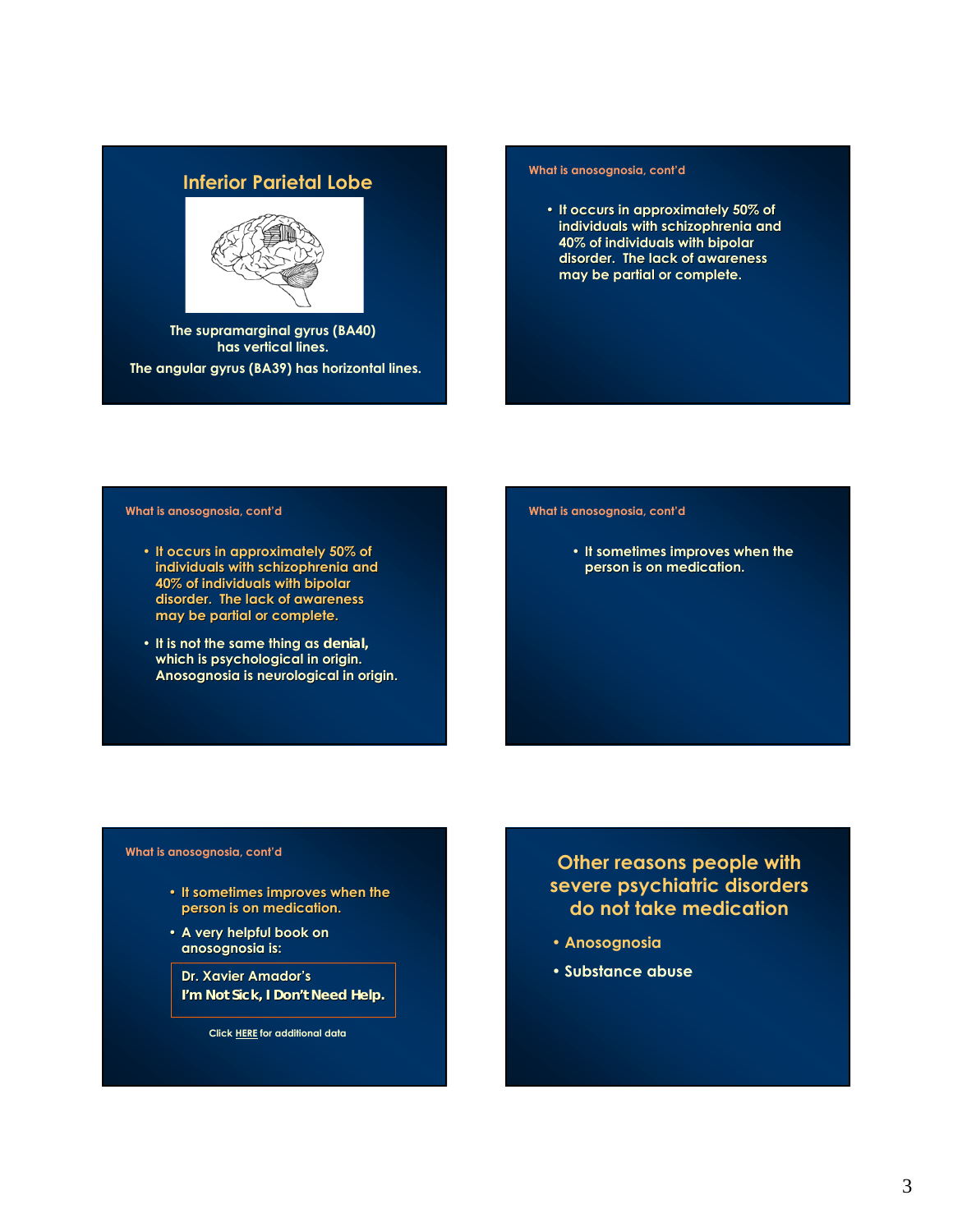### **Substance Abuse**

**In one study, it was reported that "substance-abusing patients with schizophrenia were 13 times more likely than non-substance-abusing patients to be noncompliant with antipsychotic medication."**

> **Kashner TM et al. Family characteristics, substance abuse, and hospitalization patterns of patients with schizophrenia.**  *Hospital and Community Psychiatry*  **1991;42:195-197.**

### **Other reasons people with severe psychiatric disorders do not take medication**

- **Anosognosia**
- **Substance abuse**
- **Poor relationship between psychiatric staff and patients**

### **Other reasons people with severe psychiatric disorders do not take medication**

- **Anosognosia**
- **Substance abuse**
- **Poor relationship between psychiatric staff and patients**
- **Medication side effects**

#### **Other reasons, cont'd**

#### • **Other**

- **Cost of medication**
- **Lack of access, e.g., in jail**
- **Confusion and/or inability to remember**
- **Lack of improvement**
- **Stigma: "concerned about what others may think"**
- **Quality of services: "not satisfied with available services"**

**Click [HERE](http://www.psychlaws.org/BriefingPapers/BP15.htm) for additional data**

### **II. Consequences of Non-Treatment**

• **Relapse, rehospitalization, and increased costs**

## **Relapse, Rehospitalization, and Increased Costs**

**Individuals with schizophrenia with poor medication adherence are more than 3 times more likely to be rehospitalized within one year, compared to those with good adherence.**

> **Weiden PJ et al. Partial compliance and risk of rehospitalization among California Medicaid patients.** *Psychiatric Services*  **2004;55:886-891.**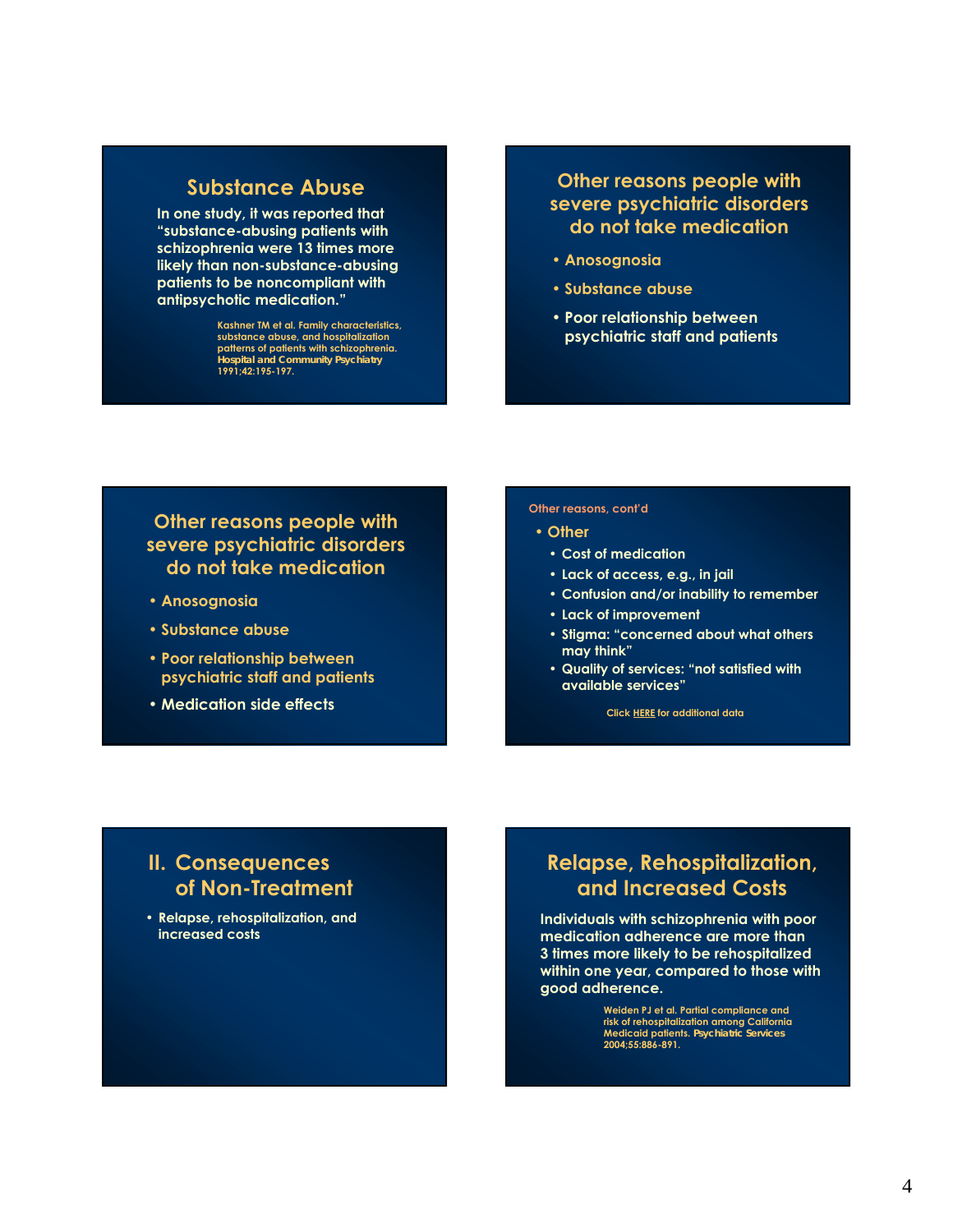#### **Relapse, rehospitalization, and increased costs, cont'd**

**Individuals with schizophrenia with poor medication adherence had hospital costs in one year more than 3 times higher than those with good adherence.**

> **Gilmer TP et al. Adherence to treatment with antipsychotic medication and health care costs among Medicaid beneficiaries with schizophrenia.**  *American Journal of Psychiatry*  **2004;161:692-699.**

### **II. Consequences of Non-Treatment**

- **Relapse, rehospitalization, and increased costs**
- **Suicide and self-mutilation**

## **Suicide and Self-Mutilation**

**Among the approximately 29,000 suicides each year in the U.S., at least 5,000 individuals are psychotic at the time they commit suicide.**

#### **Suicide and self-mutilation, cont'd**

**A study of suicide among individuals with schizophrenia reported that "there were 7 times as many patients who did not comply with treatment in the suicide group as there were in the control group."**

**De Hert M et al. Risk factors for suicide in young people suffering from schizophrenia.** *Schizophrenia Research*  **2001;47:127-134.**

#### **Suicide and self-mutilation, cont'd**

**Self-mutilation is an uncommon but serious form of self-harm. In a study of 9 patients with schizophrenia who mutilated themselves (e.g., stab wound, partial removal of eye), 8 of the 9 were not on medication.**

> **Sweeny S, Zamecnik K. Predictors of selfmutilation in patients with schizophrenia.**  *American Journal of Psychiatry*  **1981;138:1086-1089.**

**Clic[k HERE](http://www.psychlaws.org/BriefingPapers/BP6.htm) for additional data**

### **II. Consequences of Non-Treatment**

- **Relapse, rehospitalization, and increased costs**
- **Suicide and self-mutilation**
- **Victimization**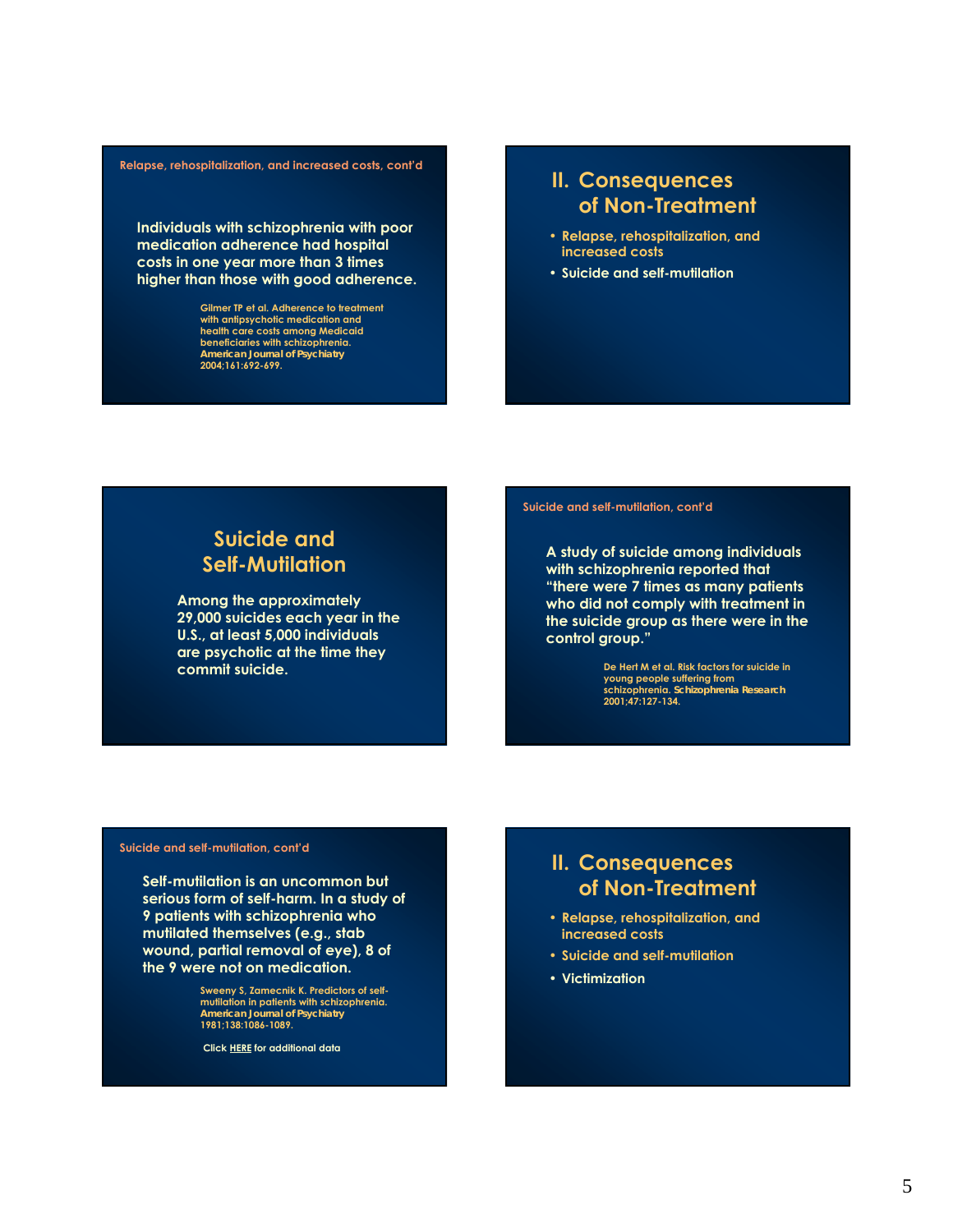### **Victimization**

**Individuals with severe psychiatric disorders are vulnerable to exploitation and victimization.**

### **Victimization**

**Individuals with severe psychiatric disorders are vulnerable to exploitation and victimization.**

**This is especially true if they are not taking medication and thus are more psychotic.**

#### **Victimization, cont'd**

• **Los Angeles: One-third of individuals in board-and-care homes "reported being robbed and/or assaulted during the preceding year."**

#### **Victimization, cont'd**

- **Los Angeles: One-third of individuals in board-and-care homes "reported being robbed and/or assaulted during the preceding year."**
- **Washington DC: One-third of women reported "at least one sexual assault while homeless."**

#### **Victimization, cont'd**

- **Los Angeles: One-third of individuals in board-and-care homes "reported being robbed and/or assaulted during the preceding year."**
- **Washington DC: One-third of women reported "at least one sexual assault while homeless."**
- **North Carolina: Eight percent had been the victim of a violent crime (assault, rape, or mugging) in the 4 months preceding their psychiatric admission.**

#### **Victimization, cont'd**

• **Pittsburgh: 15% were violently victimized within 10 weeks following psychiatric hospital discharge.**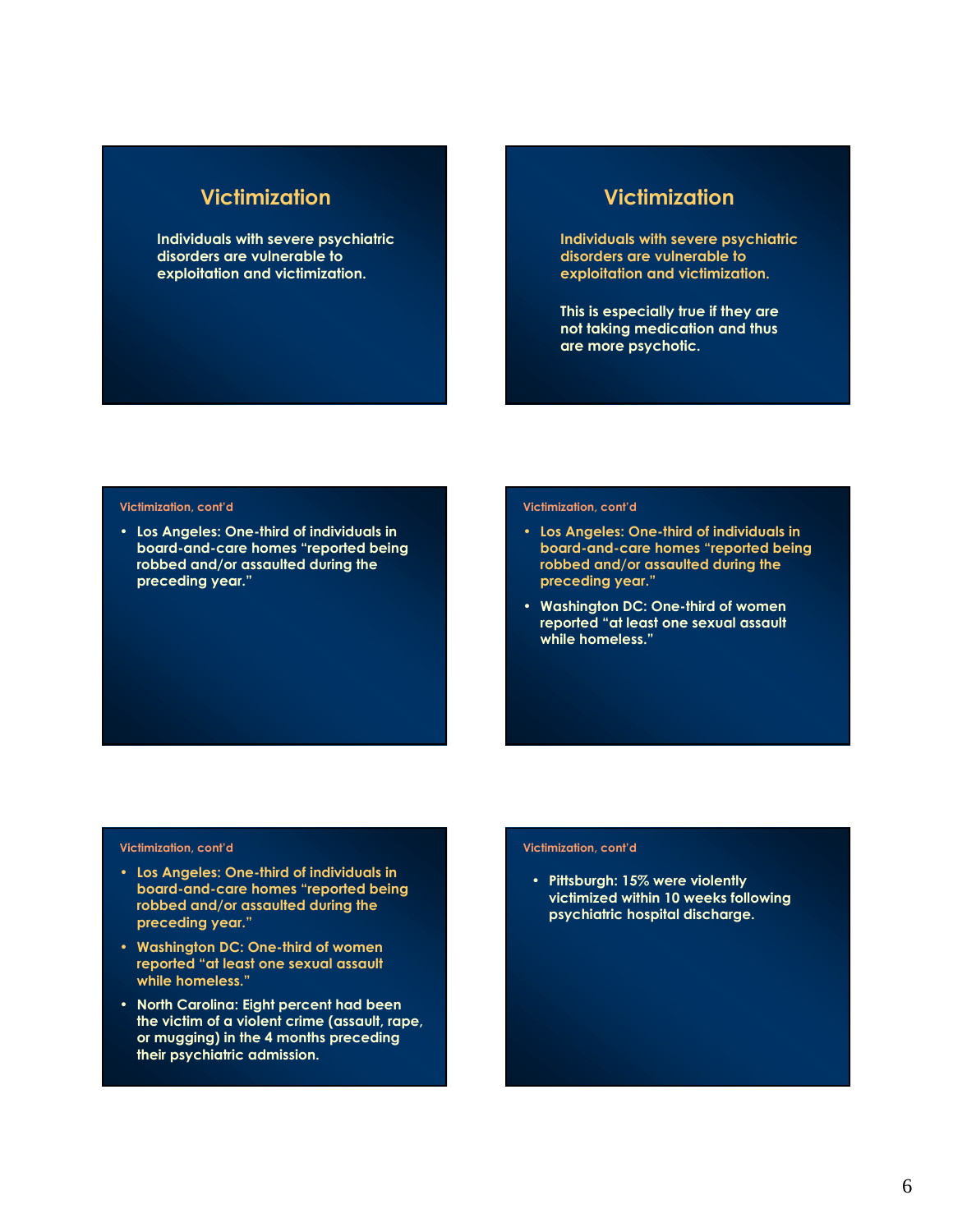#### **Victimization, cont'd**

- **Pittsburgh: 15% were violently victimized within 10 weeks following psychiatric hospital discharge.**
- **A National Crime Victimization Survey of 936 patients reported that more than one-quarter "had been a victim of a violent crime in the past year, a rate more than 11 times higher than the general population."**

#### **Victimization, cont'd**

• **The importance of medication for reducing victimization was clearly demonstrated by a study in North Carolina. Individuals who were on outpatient commitment (and thus taking medication) were reported to be victimized approximately half as often as individuals not on outpatient commitment, some of whom were not taking medication.**

**Clic[k HERE](http://www.psychlaws.org/BriefingPapers/BP5.htm) for additional data**

### **II. Consequences of Non-Treatment**

- **Relapse, rehospitalization, and increased costs**
- **Suicide and self-mutilation**
- **Victimization**
- **Homelessness**

#### **Homelessness, cont'd**

• **A 2005 survey of the U.S. estimated that there were 744,000 homeless people; 439,000 of them were single individuals, and the rest were part of families.**

#### **Homelessness, cont'd**

- **A 2005 survey of the U.S. estimated that there were 744,000 homeless people; 439,000 of them were single individuals, and the rest were part of families.**
- **Multiple studies have reported that at least one-third of single homeless people have severe psychiatric disorders. Thus, there are between 150,000 and 200,000 homeless individuals with severe psychiatric disorders. This is equivalent to the population of Des Moines, Providence, or Salt Lake City.**

#### **Homelessness, cont'd**

• **In Massachusetts, 27% of patients discharged from a state hospital became homeless within 6 months. In a similar study in Ohio, the figure was 36%.**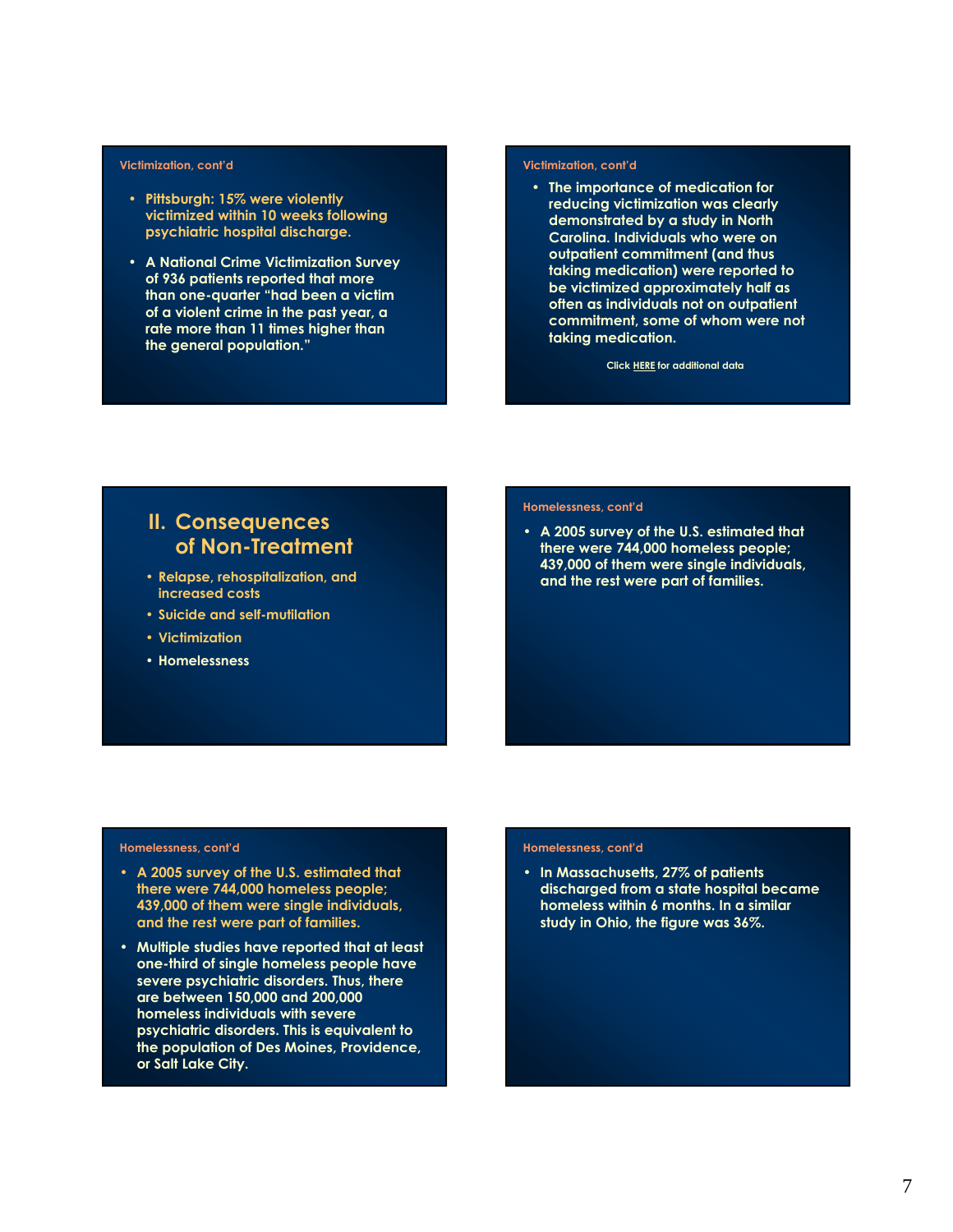#### **Homelessness, cont'd**

- **In Massachusetts, 27% of patients discharged from a state hospital became homeless within 6 months. In a similar study in Ohio, the figure was 36%.**
- **A study of homeless mentally ill individuals reported that 28% of them got some of their food from garbage cans, and 8% used garbage cans as their primary source of food.**

#### **Homelessness, cont'd**

• **Almost all homeless people with severe psychiatric disorder are not being treated because we are respecting their "civil rights."**

#### **Homelessness, cont'd**

- **Almost all homeless people with severe psychiatric disorder are not being treated because we are respecting their "civil rights."**
- **One reporter commented: "It's as if we suddenly decided to respect the 'right' of Alzheimer's patients to wander wherever they please."**

#### **Homelessness, cont'd**

• **A Miami police officer commented: "Seeing another human being living like an animal in America, it just shouldn't be like that. It gets frustrating not being able to do anything legally to get help."**

**Click [HERE](http://www.psychlaws.org/GeneralResources/fact11.htm) for additional data**

### **II. Consequences of Non-Treatment**

- **Relapse, rehospitalization, and increased costs**
- **Suicide and self-mutilation**
- **Victimization**
- **Homelessness**
- **Criminalization: jails and prisons**

#### **Criminalization, cont'd**

• **Approximately 10% of the nation's 2.2 million jail and prison inmates**−**or 220,000 individuals**−**have severe psychiatric disorders.**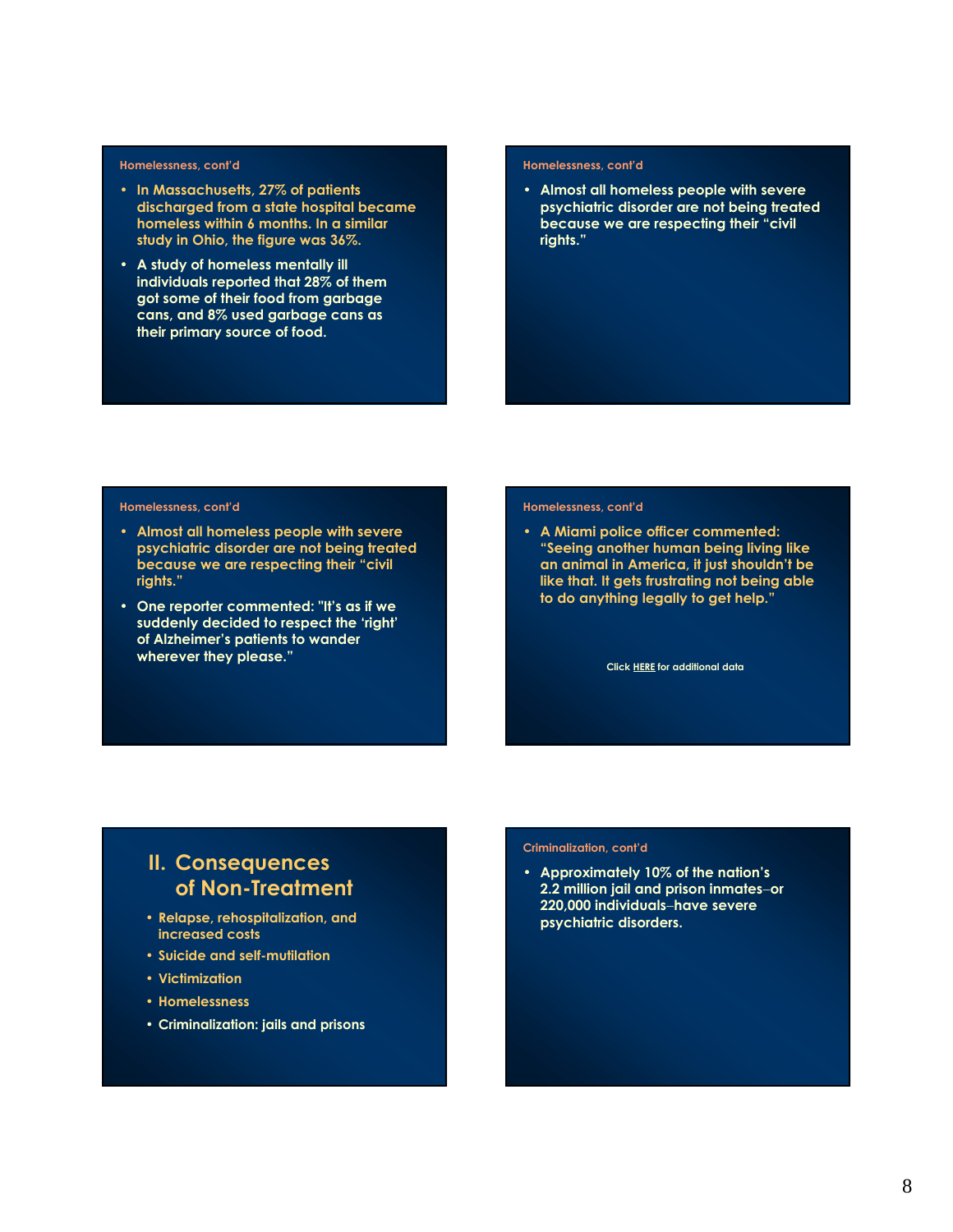#### **Criminalization, cont'd**

- **Approximately 10% of the nation's 2.2 million jail and prison inmates**−**or 220,000 individuals**−**have severe psychiatric disorders.**
- **These 220,000 individuals are equivalent to the population of Akron, Madison, Richmond, or Tacoma.**

#### **Criminalization, cont'd**

- **Approximately 10% of the nation's 2.2 million jail and prison inmates**−**or 220,000 individuals**−**have severe psychiatric disorders.**
- **These 220,000 individuals are equivalent to the population of Akron, Madison, Richmond, or Tacoma.**
- **The Los Angeles County Jail, Chicago's Cook County Jail, and New York's Rikers Island Jail are,** *de facto,* **the nation's three largest "psychiatric hospitals."**

#### **Criminalization, cont'd**

• **In every county in the United States, the county jail holds more severely mentally ill individuals than the psychiatric unit of the county hospital.**

#### **Criminalization, cont'd**

- **In every county in the United States, the county jail holds more severely mentally ill individuals than the psychiatric unit of the county hospital.**
- **The vast majority of severely mentally ill individuals in jail are charged with misdemeanor crimes that took place because their psychiatric illness was not being treated.**

#### **Criminalization, cont'd**

• **The quality of life for mentally ill individuals in jails and prisons is abysmal, including solitary confinement, abuse, beatings, rapes, and suicide.**

#### **Criminalization, cont'd**

- **The quality of life for mentally ill individuals in jails and prisons is abysmal, including solitary confinement, abuse, beatings, rapes, and suicide.**
- **There is evidence that this problem is continuing to get worse. As NAMI's Mike Fitzgerald recently said, "the tragedy of criminalization is worse than ever before."**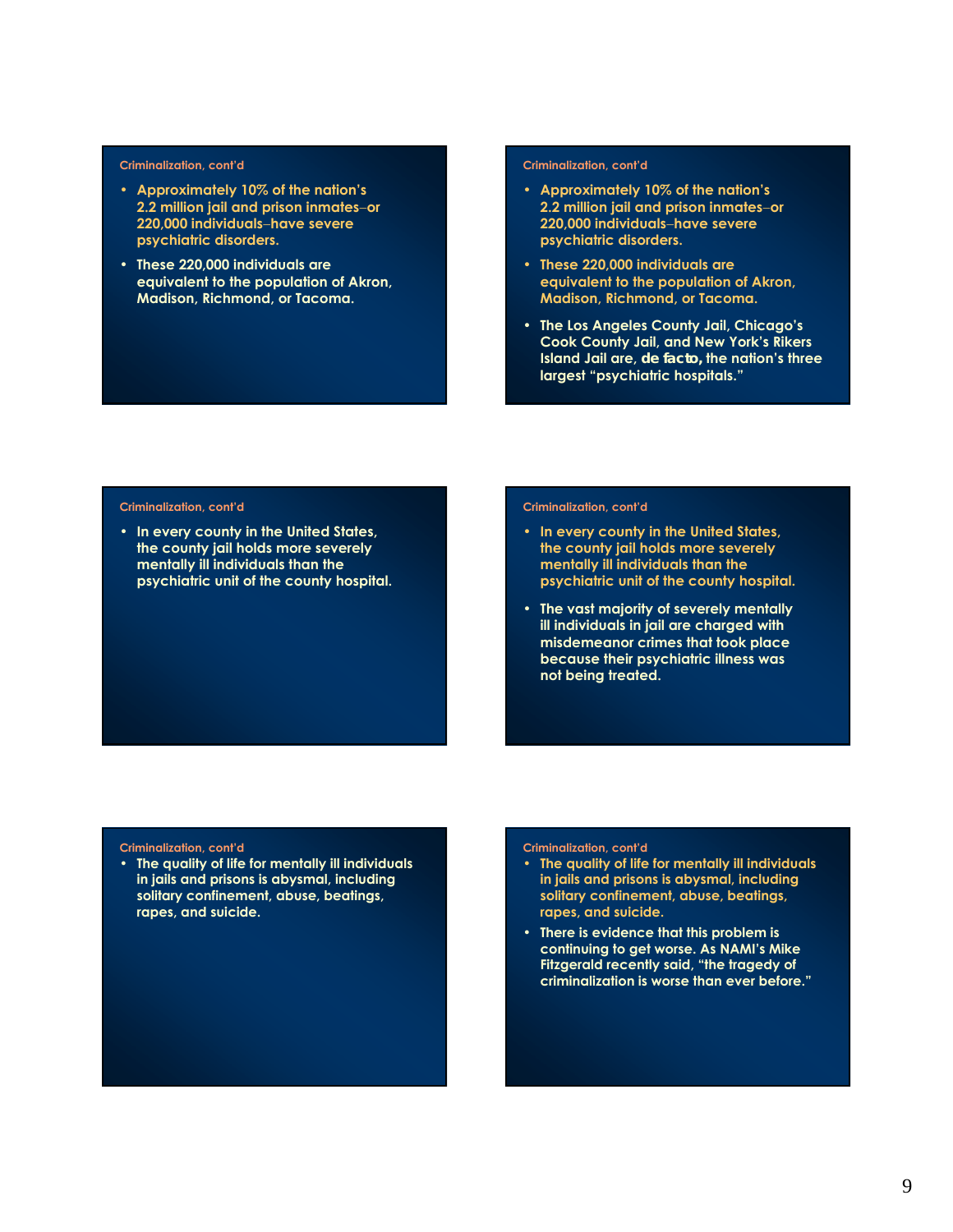#### **Criminalization, cont'd**

- **The quality of life for mentally ill individuals in jails and prisons is abysmal, including solitary confinement, abuse, beatings, rapes, and suicide.**
- **There is evidence that this problem is continuing to get worse. As NAMI's Mike Fitzgerald recently said, "the tragedy of criminalization is worse than ever before."**
- **Read Pete Earley's recent book:**

*Crazy: A Father's Search Through America's Mental Health Madness* **Clic[k HERE](http://www.psychlaws.org/GeneralResources/Fact3.htm) for additional data**

**The "freedom" to be penniless, helpless, ill, and finally arrested, jailed and criminally committed is not freedom at all—it is abandonment. . . . The "liberty" to be naked in a padded cell, hallucinating, delusional, and tormented, is not liberty—it is a** *folie à deux* **between pseudo-sophisticated liberals and an unrealizing public.**

**Darold Treffert, 1982**

### **II. Consequences of Non-Treatment**

- **Relapse, rehospitalization, and increased costs**
- **Suicide and self-mutilation**
- **Victimization**
- **Homelessness**
- **Criminalization: jails and prisons**
- **Violence and homicides**

#### **Violence and homicide, cont'd**

• **Among individuals with severe psychiatric disorders in NAMI families, 11% had physically harmed someone in the past year (1992 NAMI survey).**

#### **Violence and homicide, cont'd**

- **Among individuals with severe psychiatric disorders in NAMI families, 11% had physically harmed someone in the past year (1992 NAMI survey).**
- **MacArthur Violence Risk Assessment one-year prevalence of serious violence:**

**18% without substance abuse**

**31% with substance abuse**

#### **Violence and homicide, cont'd**

• **Treatment with antipsychotic medication reduces the incidence of violence by more than half.**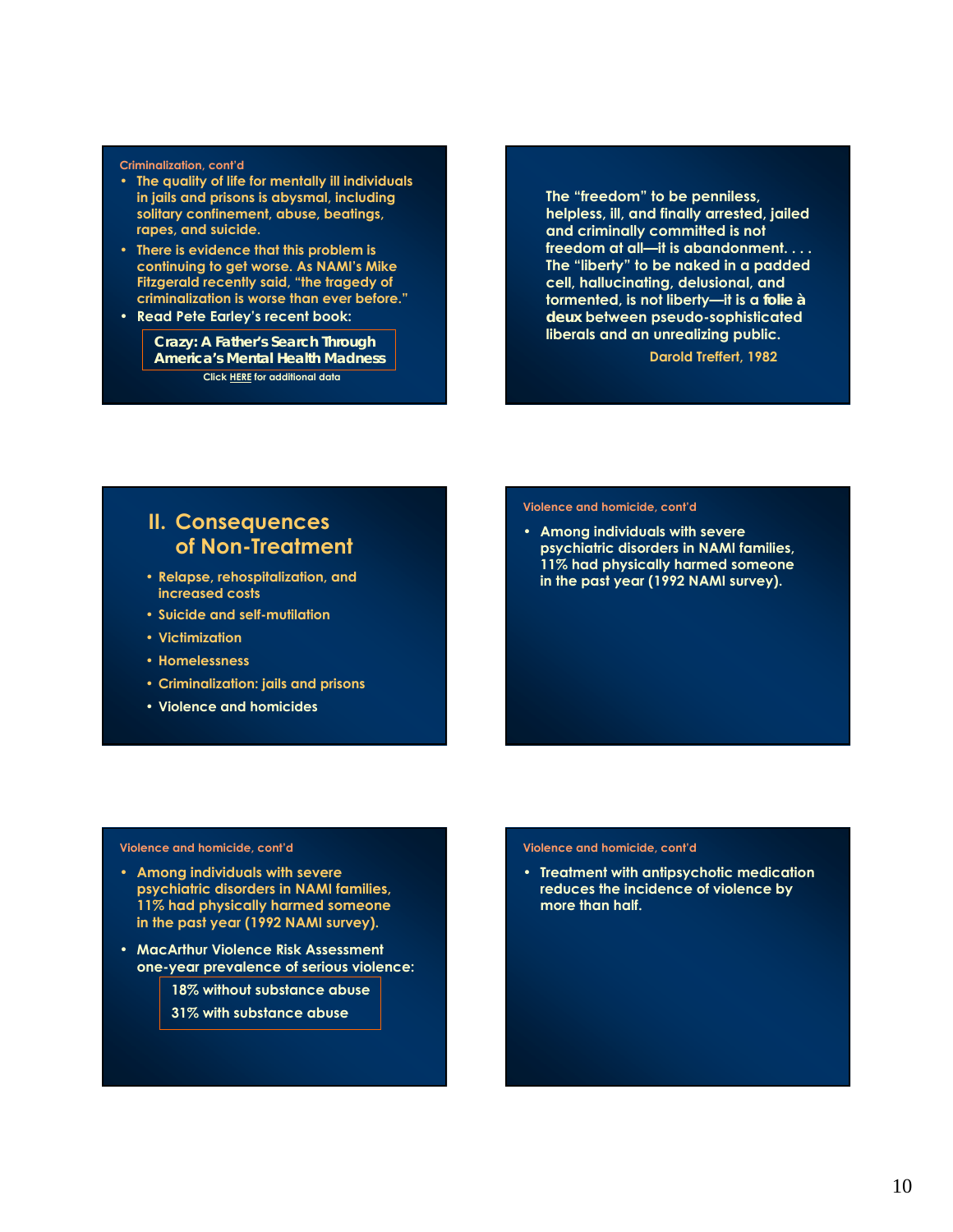#### **Violence and homicide, cont'd**

- **Treatment with antipsychotic medication reduces the incidence of violence by more than half.**
- **Homicides: individuals with severe psychiatric disorders who are not being treated are responsible for at least 5% of all homicides (studies range from 5% to 18%).**

#### **Violence and homicide, cont'd**

- **Treatment with antipsychotic medication reduces the incidence of violence by more than half.**
- **Homicides: individuals with severe psychiatric disorders who are not being treated are responsible for at least 5% of all homicides (studies range from 5% to 18%).**
- **In 2005, there were 16,192 homicides in the U.S. Therefore, almost 900 of them were attributable to individuals with severe psychiatric disorders.**

#### **Violence and homicide, cont'd**

• **Among certain types of homicides, individuals with severe psychiatric disorders are responsible for a much higher percentage:**

#### **Violence and homicide, cont'd**

- **Among certain types of homicides, individuals with severe psychiatric disorders are responsible for a much higher percentage:**
	- ¾ **Rampage murders: 42% had previously been psychiatrically evaluated, 20% had been psychiatrically hospitalized**

#### **Violence and homicide, cont'd**

- **Among certain types of homicides, individuals with severe psychiatric disorders are responsible for a much higher percentage:**
	- ¾ **Rampage murders: 42% had previously been psychiatrically evaluated, 20% had been psychiatrically hospitalized**
	- ¾ **Parents killed by children: 75% were severely mentally ill**

#### **Violence and homicide, cont'd**

- **Among certain types of homicides, individuals with severe psychiatric disorders are responsible for a much higher percentage:**
	- ¾ **Rampage murders: 42% had previously been psychiatrically evaluated, 20% had been psychiatrically hospitalized**
	- ¾ **Parents killed by children: 75% were severely mentally ill**
	- ¾ **Children killed by parents: 75% had had prior psychiatric care**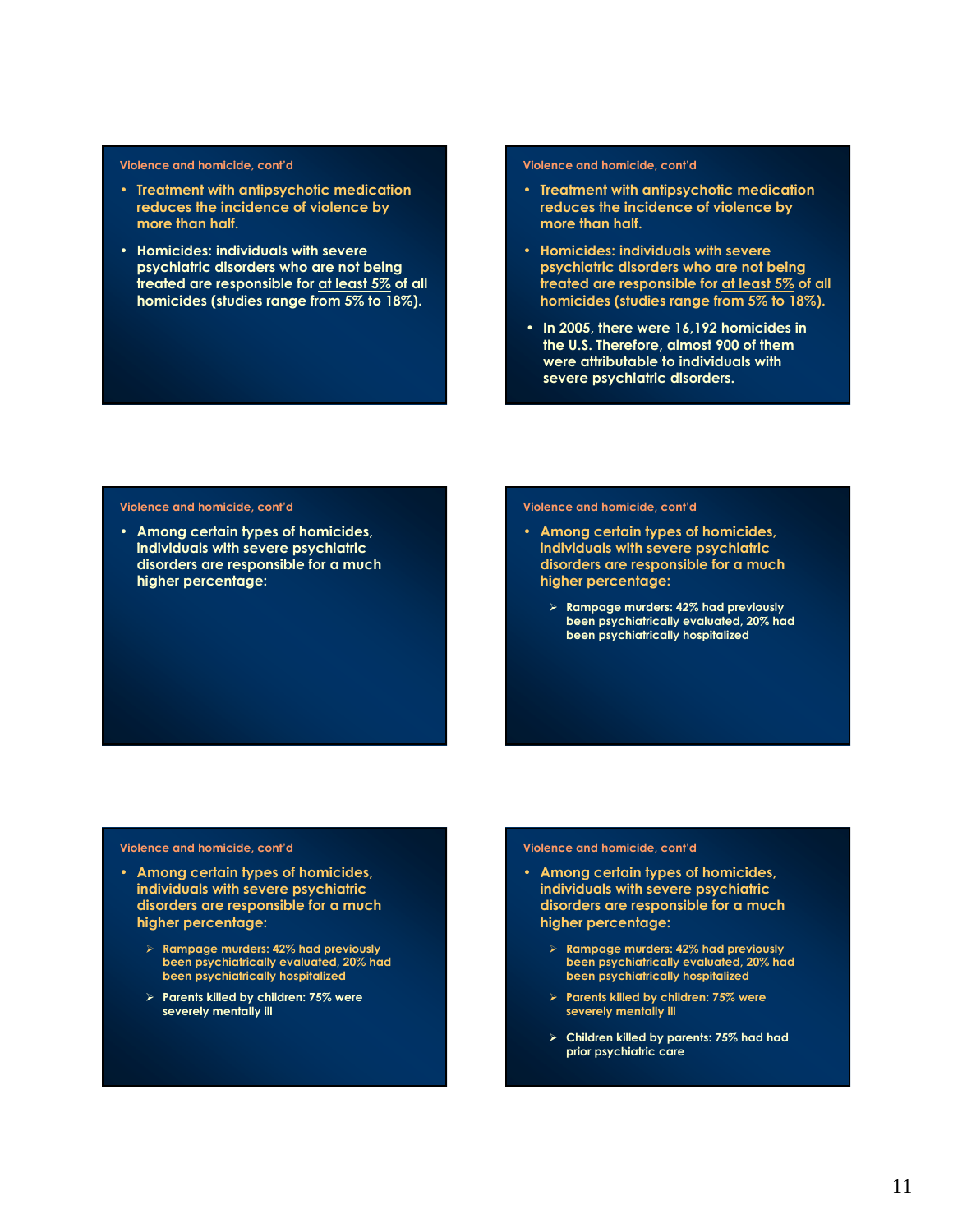#### **Violence and homicide, cont'd**

#### **The Andrea Yates syndrome**

¾ **When Andrea Yates went to prison in 2002, she joined 69 other women who were in the Texas prison system because they had killed their children.**

#### **Violence and homicide, cont'd**

#### **The Andrea Yates syndrome**

- ¾ **When Andrea Yates went to prison in 2002, she joined 69 other women who were in the Texas prison system because they had killed their children.**
- ¾ **In 2003 in Texas, within 9 months, there were 4 additional killings of children by severely mentally ill parents who were not being treated.**

#### **Violence and homicide, cont'd**

• **Stigma: Homicides by individuals with severe psychiatric disorders are the single biggest cause of stigma. The most effective way to combat stigma is to make sure people are getting treated.**

#### **Violence and homicide, cont'd**

- **Stigma: Homicides by individuals with severe psychiatric disorders are the single biggest cause of stigma. The most effective way to combat stigma is to make sure people are getting treated.**
- **NAMI needs to speak out on the issue of violence. Don Richardson, President of NAMI 1986**−**87, stated it as follows:**

**"To say the mentally ill are no more dangerous than the general population is a statement all of us family members have been parroting for years because we try hard to break the stigma. ... In our intensity to reduce stigma NAMI is also losing a lot of credibility....** 

**"… Out of the mentally ill population, there is no question that there is a segment that is much more violent and to deny that is just reducing the credibility of our movement.... I believe it is time for NAMI members to come all the way out of the closet."**

**Click [HERE](http://www.psychlaws.org/BriefingPapers/BP8.htm) for additional data**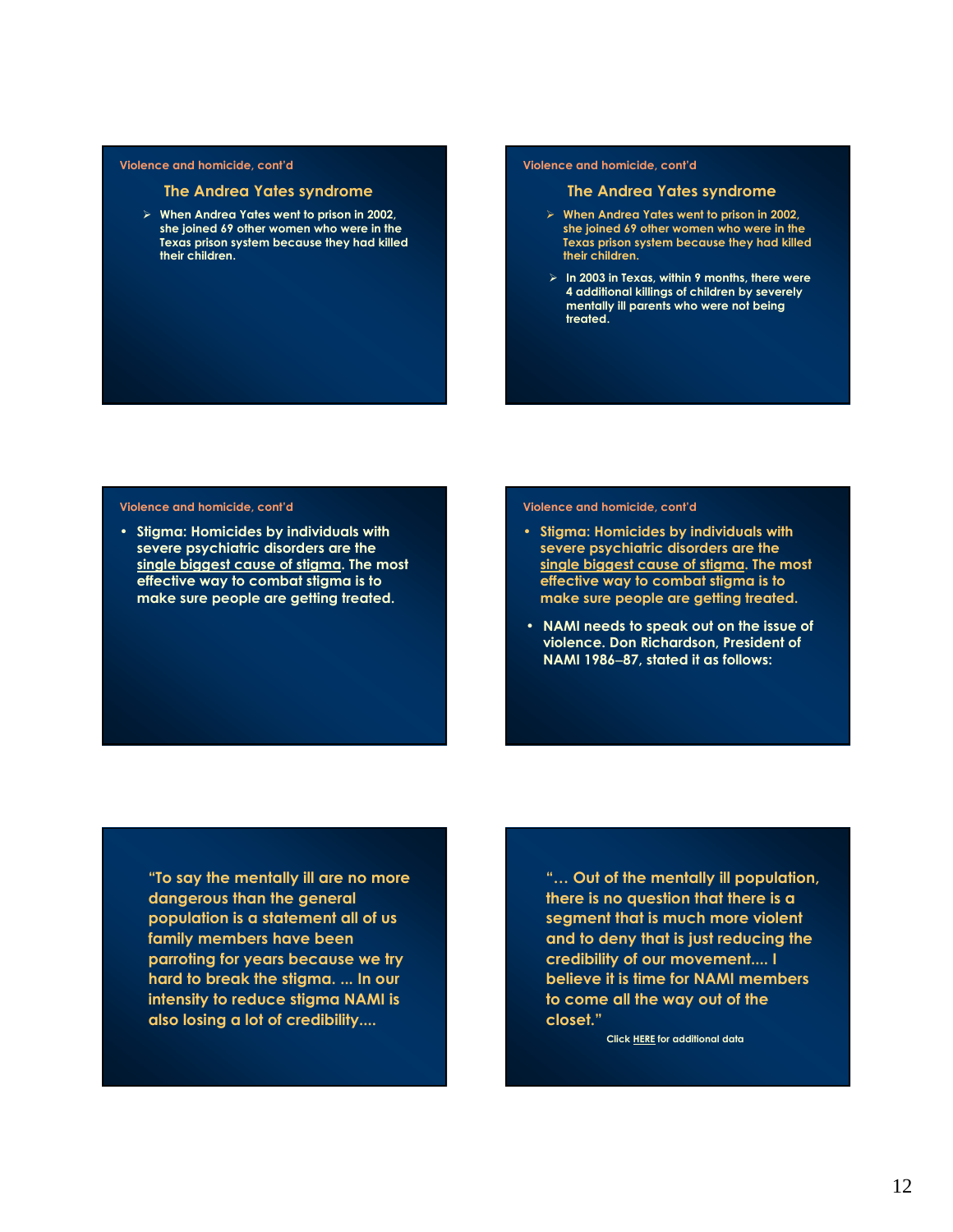### **III. How Can the Problem Be Fixed?**

• **Recognize the importance of anosognosia.**

#### **Anosognosia, cont'd**

• **There is a subgroup of individuals with severe psychiatric disorders who are not aware they are mentally ill and who will never take medication voluntarily.**

#### **Anosognosia, cont'd**

- **There is a subgroup of individuals with severe psychiatric disorders who are not aware they are mentally ill and who will never take medication voluntarily.**
- **These individuals are disproportionately found among those who relapse, commit suicide, are victimized, become homeless, are in jails and prisons, and commit violent acts.**

#### **Anosognosia, cont'd**

• **Pretending that such individuals do not exist is not a solution. They do exist, and until we recognize their existence, we will continue to have the problems described.**

**Click [HERE](http://www.psychlaws.org/BriefingPapers/BP14.htm) for additional data**

## **III. How Can the Problem Be Fixed?**

- **Recognize the importance of anosognosia.**
- **Identify the 10% of individuals with severe psychiatric disorders who are most at risk for causing problems.**

#### **Identify the 10%, cont'd**

• **A small subgroup of individuals with severe psychiatric disorders cause most of the problems. It is usually the same group of individuals who end up homeless, victimized, jailed, and violent. Although there is no good study, a reasonable estimate is that they constitute approximately 10% of all individuals with severe psychiatric disorders.**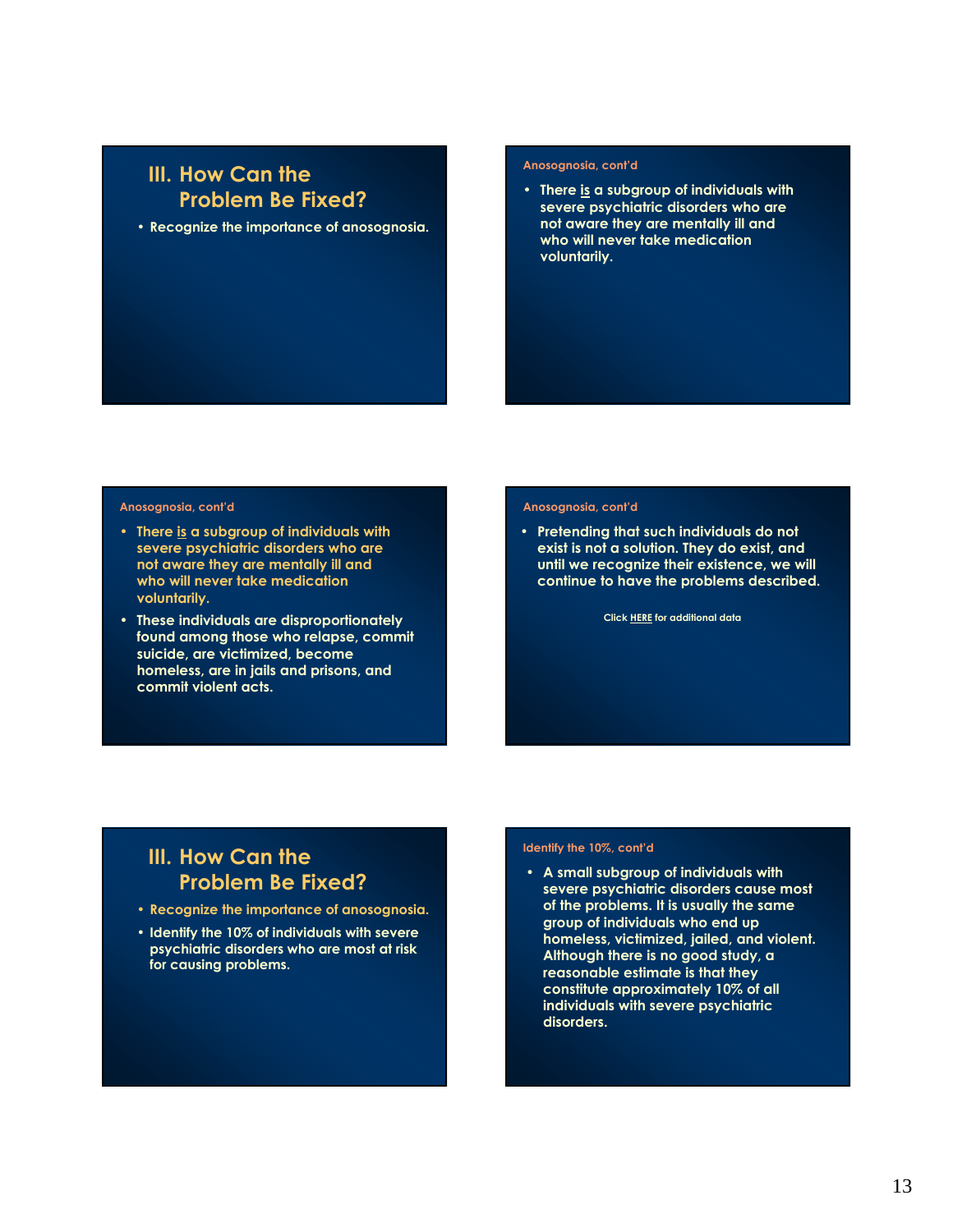#### **Identify the 10%, cont'd**

• **This group also accounts for a disproportionate share of expenses for the mental health system. A study in England reported that the 10% most severely affected patients account for 80% of the total costs.**

#### **Identify the 10%, cont'd**

- **It is possible to identify this 10% problematic subgroup. The most important predictors are:**
	- ¾ **History of past violence**

#### **Identify the 10%, cont'd**

- **It is possible to identify this 10% problematic subgroup. The most important predictors are:**
	- ¾ **History of past violence**
	- ¾ **Substance abuse**

#### **Identify the 10%, cont'd**

- **It is possible to identify this 10% problematic subgroup. The most important predictors are:**
	- ¾ **History of past violence**
	- ¾ **Substance abuse**
	- ¾ **Anosognosia with past nonadherence to medication**

#### **Identify the 10%, cont'd**

- **It is possible to identify this 10% problematic subgroup. The most important predictors are:**
	- ¾ **History of past violence**
	- ¾ **Substance abuse**
	- ¾ **Anosognosia with past nonadherence to medication**
	- ¾ **Antisocial personality disorder traits**

### **III. How Can the Problem Be Fixed?**

- **Recognize the importance of anosognosia.**
- **Identify the 10% of individuals with severe psychiatric disorders who are most at risk for causing problems.**
- **Use leverage to ensure medication adherence.**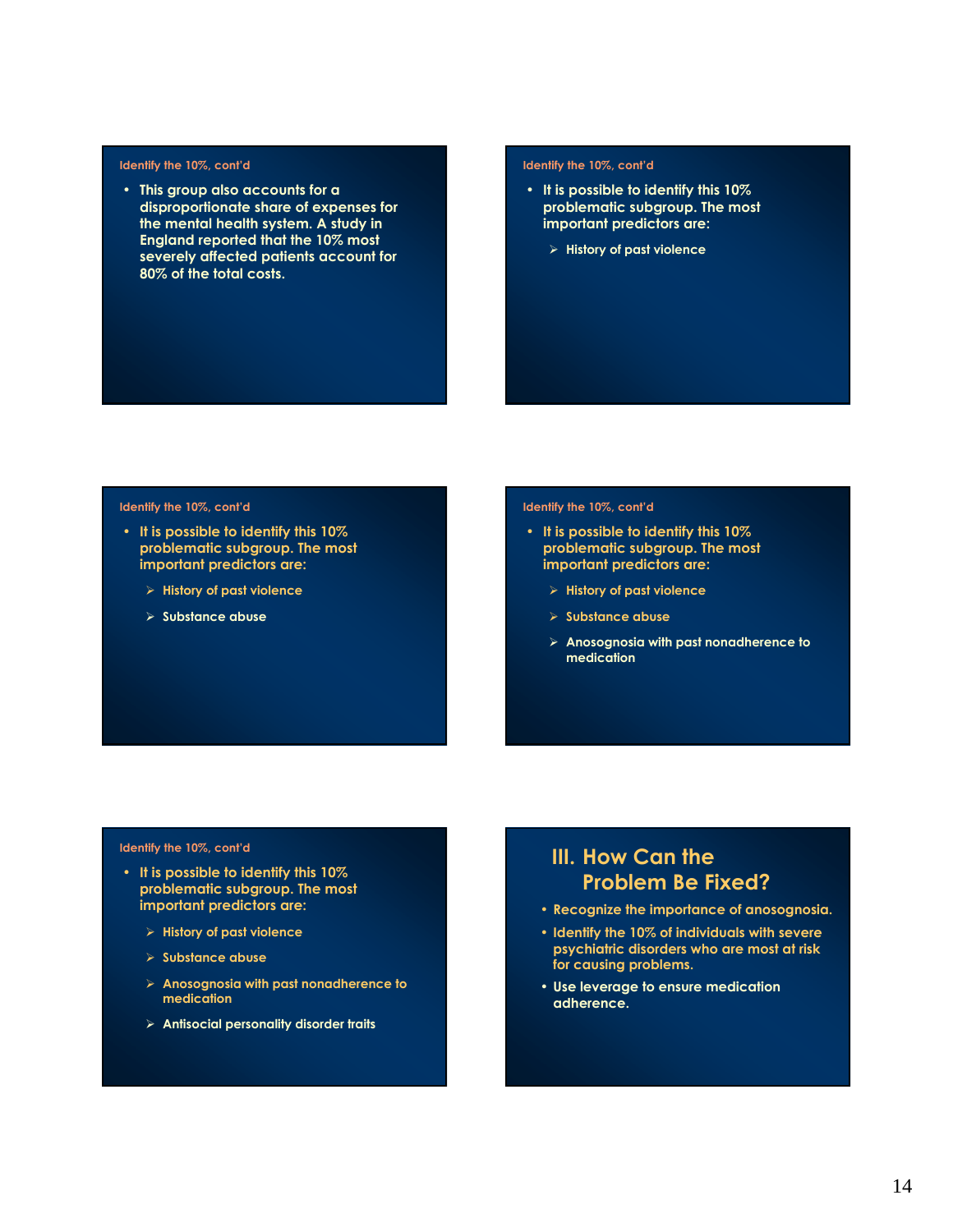#### **Use leverage, cont'd**

- **Representative payee**
- **Access to housing**
- **Mental health courts**
- **Conditional release and Psychiatric Security Review Board**
- **Assisted outpatient treatment (outpatient commitment)**

#### **Effectiveness of Assisted Outpatient Treatment**

**1. Decrease in days hospitalized per year**

|                             | Prior to being<br>on AOT | On<br><b>AOT</b> | <b>Decrease</b> |
|-----------------------------|--------------------------|------------------|-----------------|
| <b>District of Columbia</b> | 55                       | 38               | $-31\%$         |
| <b>North Carolina</b>       | 22                       | 14               | $-36\%$         |
| Ohio                        | 133                      | 44               | $-67%$          |
| lowa                        | 33                       | 5                | $-85%$          |
| <b>New York</b>             | 100                      | 44               | $-66%$          |
| <b>North Carolina</b>       | 33                       | 5                | $-85%$          |

**Effectiveness of Assisted Outpatient Treatment**

**2. Decrease in homelessness: 19% to 5% (NY)**

#### **Effectiveness of Assisted Outpatient Treatment**

- **2. Decrease in homelessness: 19% to 5% (NY)**
- **3. Decrease in victimization: 42% to 24% (NC)**

#### **Effectiveness of Assisted Outpatient Treatment**

- **2. Decrease in homelessness: 19% to 5% (NY)**
- **3. Decrease in victimization: 42% to 24% (NC)**
- **4. Decrease in arrests: 45% to 12% (NC) 30% to 5% (NY)**

#### **Effectiveness of Assisted Outpatient Treatment**

- **2. Decrease in homelessness: 19% to 5% (NY)**
- **3. Decrease in victimization: 42% to 24% (NC)**
- **4. Decrease in arrests: 45% to 12% (NC) 30% to 5% (NY)**

**5. Decrease in violent behavior: 42% to 27% (NC) 15% to 8% (NY) Click [HERE](http://www.psychlaws.org/BriefingPapers/BP18.htm) for additional data**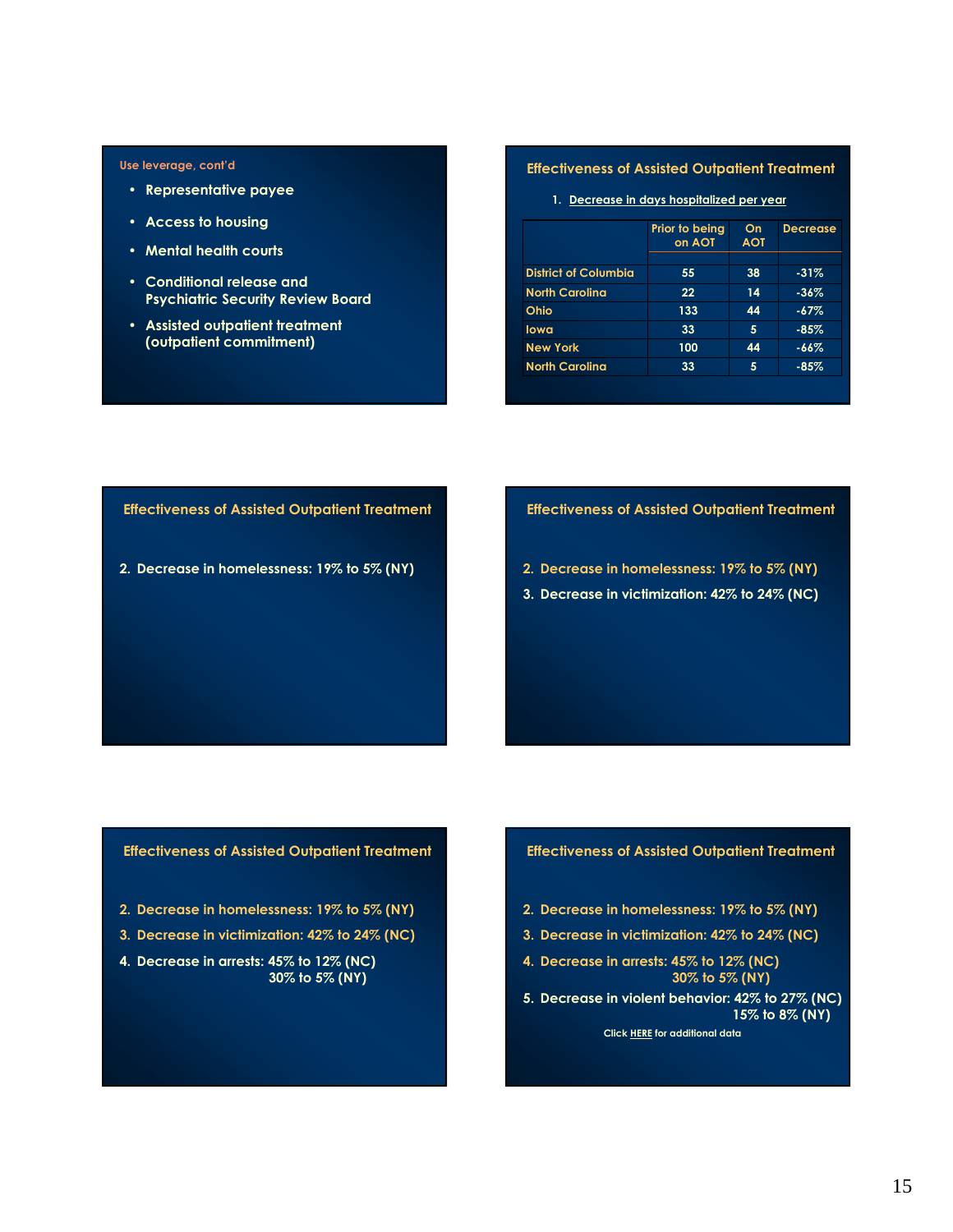#### **Use leverage, cont'd**

#### **Methods for guaranteeing that individuals take medication**

- **Directly observed therapy (DOT)**
- **Long-acting injection**
- **Implantable medication devices**
- **Assays of blood or urine**

**It is essential that states with overly restrictive laws amend their laws to permit court-ordered treatment on an inpatient or outpatient basis without requiring proof of imminent dangerousness. . . . The laws in many states frequently function as impediments to treatment when people need it the most but may be too ill to recognize their own need." Michael Fitzpatrick, 2007 NAMI Executive Director**

**The opposition to involuntary committal and treatment betrays a profound misunderstanding of the principle of civil liberties. Medication can free victims from their illness—free them from the Bastille of their psychoses—and restore their dignity, their free will and the meaningful exercise of their liberties.**

**Herschel Hardin, 1993**

#### **Use leverage, cont'd**

### **What Is Needed in Addition to Medication**

- **Decent housing**
- **Fountain House―style clubhouses**
- **Rehabilitation programs**
- **Employment programs**

### **III. How Can the Problem Be Fixed?**

- **Recognize the importance of anosognosia.**
- **Identify the 10% of individuals with severe psychiatric disorders who are most at risk for causing problems.**
- **Use leverage to ensure medication adherence.**
- **Fix state laws.**

#### **Fix state laws, cont'd**

• **Make assisted outpatient treatment available in all states. The following states do not now have it:**

> **Maine Massachusetts Connecticut New Jersey Maryland Tennessee New Mexico Nevada**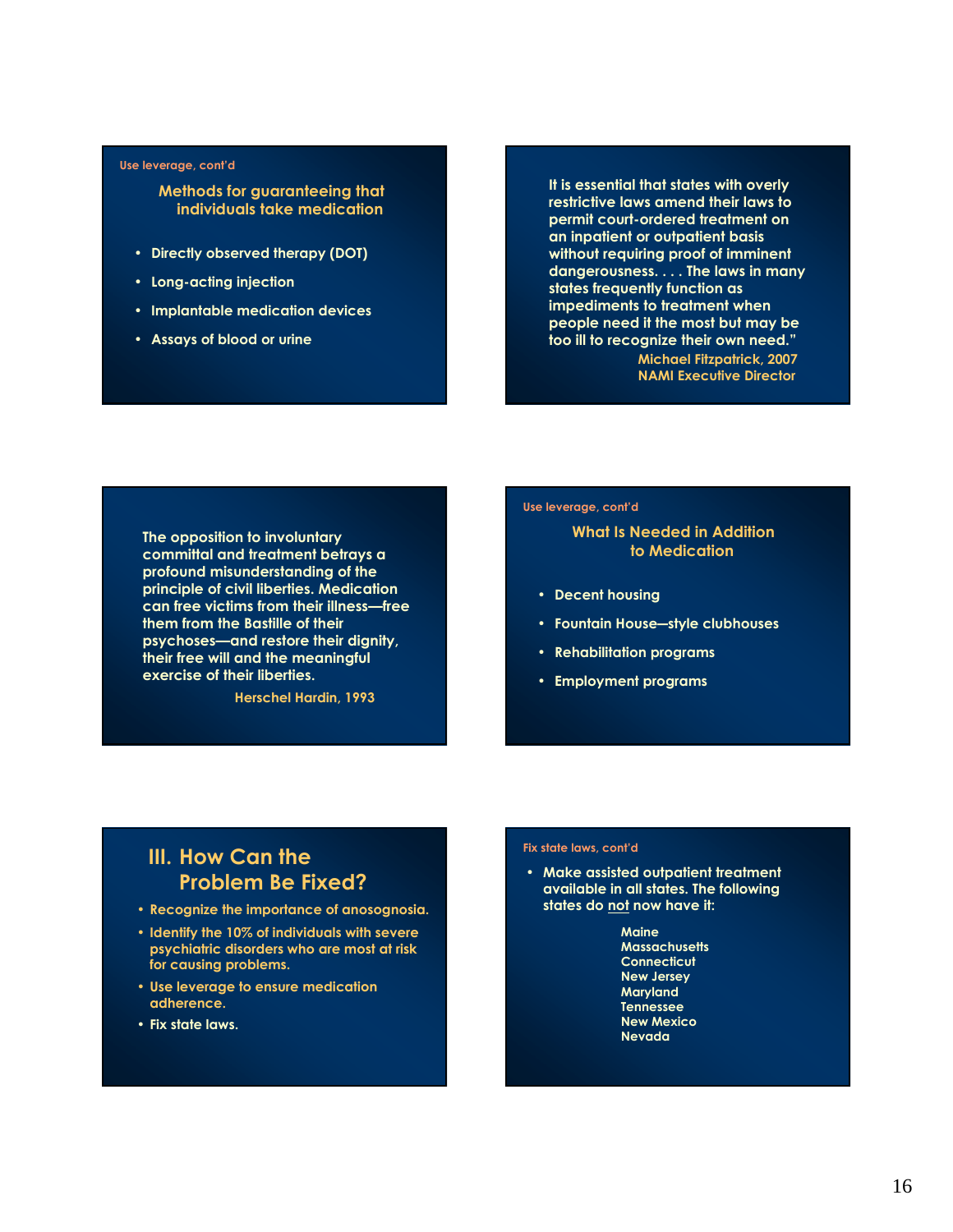#### **Fix state laws, cont'd**

- **Change existing laws in the following states to make them more useful:**
	- **Missouri Pennsylvania Virginia Washington**

#### **Fix state laws, cont'd**

- **Make greater use of the laws that are on the books but grossly underused, especially in the following states:**
	- **California Florida Indiana Michigan Minnesota Texas West Virginia**

#### **Fix state laws, cont'd**

• **Use the model outpatient commitment law prepared by the Treatment Advocacy Center.**

**Click [HERE](http://www.psychlaws.org/LegalResources/ModelLaw.htm) to see the law**

#### **Fix state laws, cont'd**

• **Use the model outpatient commitment law prepared by the Treatment Advocacy Center.**

**Click [HERE](http://www.psychlaws.org/LegalResources/ModelLaw.htm) to see the law**

• **Review the state laws in your state.**

**Click [HERE](http://www.psychlaws.org/LegalResources/index.htm)**

### **III. How Can the Problem Be Fixed?**

- **Recognize the importance of anosognosia.**
- **Identify the 10% of individuals with severe psychiatric disorders who are most at risk for causing problems.**
- **Use leverage to ensure medication adherence.**
- **Fix the state laws.**
- **Make information available to those who need to know.**

#### **Make information available, cont'd**

• **The use, and frequent misuse, of laws on confidentiality contribute to the failure to treat individuals with severe psychiatric disorders.**